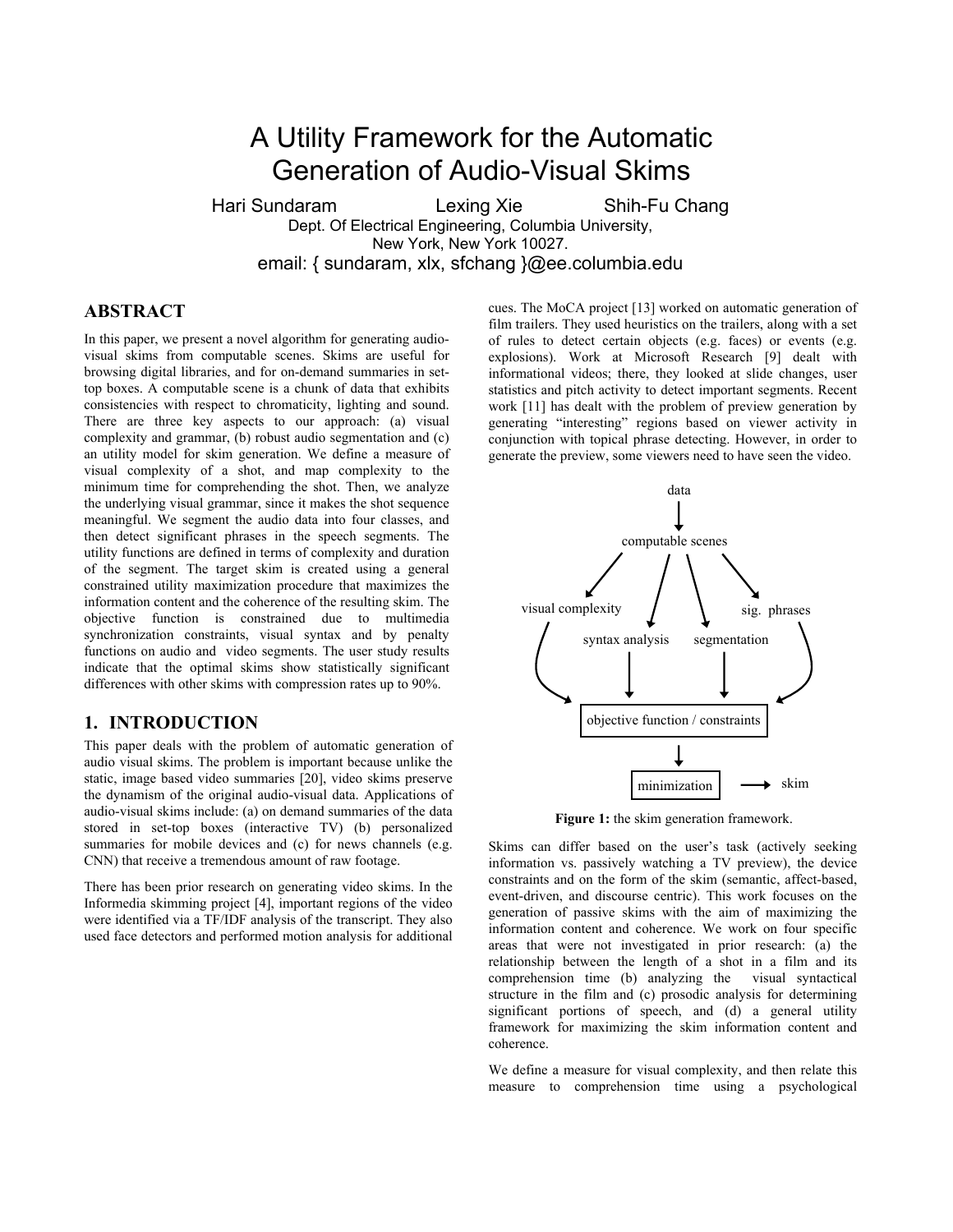experiment. This helps us determine the minimum time allocated to a shot in the skim, for it to remain comprehensible. We also investigate the use of visual film-syntax for reducing the content of the scene. Film-syntax refers to the arrangement of shots by the director to give meaning to the shot sequence. Examples include, specification of (a) scale (b) duration (c) order of shots, amongst many others [\[15\].](#page-9-5) We investigate rules governing the duration of two syntactic elements (a visual phrase and a dialog) for content reduction.

We analyze the audio stream in two ways. First, we segment the audio data using Support Vector Machine (SVM) classifiers, organized in a tree structure into four classes: silence, clean speech, noisy speech, music / environmental sounds. In order to ensure coherent segments, we smooth the result using a duration dependent Viterbi decoder. Second, we analyze the discourse structure, for significant phrases, using the acoustic correlates of prosody [\[7\]](#page-9-6)[\[12\]](#page-9-7) in conjunction with an SVM classifier. The two modes of analysis are then combined and the speech segments are ranked in order of significance.

We formulate the problem of skim generation in terms of utility maximization with constraints. We model the skim comprehensibility in terms of audio and video utility functions. The objective function that is to be minimized has constraints (audio / video duration constraints, visual syntax, synchronous multimedia constraints) that are constructed with the aim of maximizing the speech information content and the overall coherence of the video. The user studies indicate that the skims generated work well at high compression rates up to 90%.

The rest of this paper is organized as follows. We begin by defining the goals of this work. Then we briefly discuss the computable scene idea. In section [4,](#page-2-0) [5,](#page-2-1) we discuss visual complexity and syntax analysis and in section [6](#page-3-0) we present our work on audio analysis. In section [7](#page-4-0) we discuss the utility based skim generation framework. We present experimental results in section [8,](#page-8-0) and finally present the conclusions in section [9.](#page-9-8) 

### **2. THE SKIM PROBLEM DEFINITION**

A skim is a audio-visual clip, that is a drastically condensed version of the original video. In this section, we shall discuss in order, the factors that affect skims, the different skim types, the specific goals in this paper and a summary of the computational architecture.

# **2.1 Factors that affect skims**

There are at least two factors that affect the skim generation algorithm — the task of the user and the device constraints. We divide up tasks into two broad categories: active and passive tasks. An task is defined to be active when the user requires certain information to be present in the final summary (e.g. "find me all videos that contain Colin Powell."). In a passive task, the user does not have anything specific in mind, and is more interested in consuming the information. Examples include previews in a set-top box environment, browsing in a video digital library. The device on which the skim is to be rendered affects the skim in at least two ways: the nature of the user interface and the device constraints. The UI can be complex (e.g. the PC), medium (e.g. a palm pilot) and simple (e.g. a cell phone). The UI affects the resolution of the skim, and also

influences the kinds of tasks that the user has in mind (e.g. it is difficult to input a query on a cell phone). The computational resources available on the device — cpu speed, memory, bandwidth, availability an the audio rendering device, all effect the skim. The effect takes the form of the resolution of the skim, as well as the decision to include audio in the skim.

#### **2.2 Skims come in different flavors**

In this section we attempt to identify some of the different skim forms. These forms are a function of the user's information needs, the domain as well as the intent of the content provider.

**Semantic:** Here, we attempt to preserve the semantics in the data. These could be specified by the user (in the form of a query), or the content producer, who may specify (via MPEG-7 metatags) the content to be retained in the skim.

**Affect based:** In this form, we would like to retain the "mood" or the affect [\[1\]](#page-9-9) generated by the content producer. The director controls the duration of shots in the sequence to produce a particular emotional response (e.g. fast cuts during an action sequence).

**Event driven:** This skim will contain all the events important in the domain. For example, a skim of a soccer game would contain all the goals. Clearly, this form is affected by the domain, and the users needs.

**Discourse centric:** This skim will attempt to parse the discourse structure of the speech in the video, and determine the most significant audio segments using prosody analysis.

# **2.3 Goals**

The goal of this work is the automatic generation of audio-visual skims for *passive* tasks, that summarize the video. This work focuses on creating discourse centric skims. We make the following assumptions:

- 1. We do *not* know the semantics of the original.
- 2. The data is not a raw stream (e.g. home videos), but is the result of an editing process (e.g. films, news).
- 3. The time that the user has to watch the skim is known.

Since we work on passive tasks, the information needs of the user are a priori unknown. A decision to detect certain set of predefined events will induce a bias in the skim, thereby conflicting with the assumption that the user needs are unknown. The assumption of the data stream being produced is an important one, since we shall attempt to preserve the grammar of the underlying produced video, so as to preserve meaning.

### **3. COMPUTABLE SCENES**

In our work we have focused on the detection of *computable*  scenes [\[18\]](#page-9-10)[\[19\].](#page-9-11) They are formed by looking at the relationships between elementary computable audio and video scenes and structure. The elementary audio and video scenes represent contiguous chunks of audio and video respectively. These scenes are termed *computable,* since they can be automatically computed using low-level features in the data. There are four types of computable scenes that arise due to different kinds of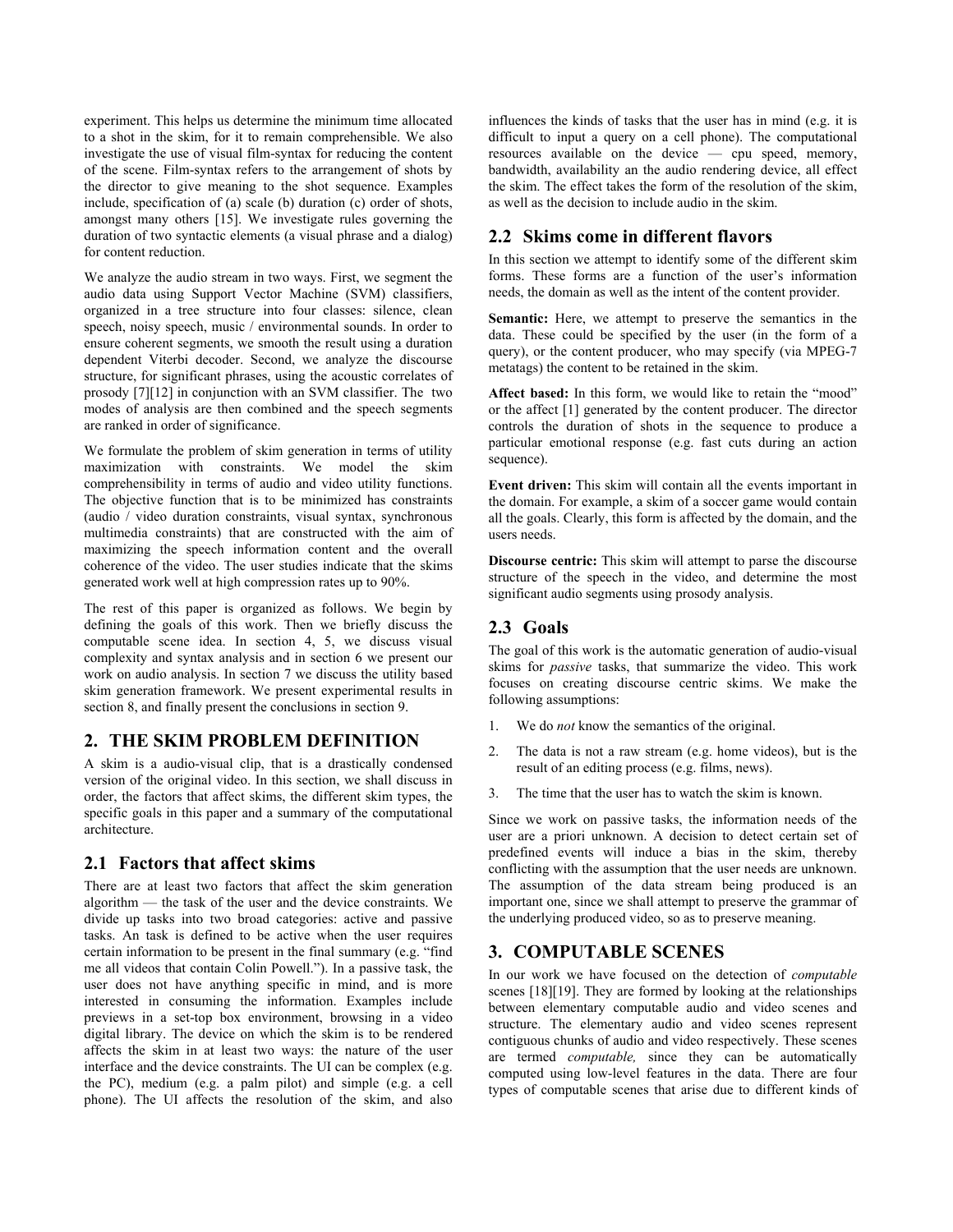synchronizations between the elementary audio and visual computable scenes. Figure 2 shows one computable scene type.

We do not address the problem of semantics of the segments, since this is not a well posed problem. There are three novel ideas in our approach: (a) analysis of the effects of rules of production on the data (b) a finite, causal memory model for segmenting audio and video and (c) the use of top-down structural grouping rules that enable us to be consistent with human perception. These scenes form the input to our condensation algorithm.



**Figure 2:** A progressive scene followed by a dialog sequence.

The Informedia and the MoCA projects analyze data over the *entire* video. However, they do not perform scene level analysis for skim generation. In our current work, we analyze the data *within* one scene. In future work, we plan on utilizing the interesting syntactical relationships amongst scenes that exist in the video [\[15\],](#page-9-5) for condensation.

# <span id="page-2-0"></span>**4. VISUAL COMPLEXITY**

In this section, we shall present an overview of the relationship between visual complexity of an image and its time for comprehension. Since the work in sections [4](#page-2-0) and [5](#page-2-1) have been reported before [\[17\]](#page-9-12) we shall only summarize the key issues here.

#### **4.1 Insights: film making and psychology**

In film-making, there is a relationship between the size<sup>[1](#page-2-2)</sup> of the shot and its apparent time (i.e. time perceived by the viewer).:

*"Close-ups seem to last relatively longer on the screen than long shots. The content of the close up is immediately identified and understood. The long shot on the other hand, is usually filled with detailed information which requires eye-scanning over the entire tableau. The latter takes time to do, thus robbing it of screen time"* [\[15\].](#page-9-5)

Recent results in experimental psychology [\[6\]](#page-9-13) indicate the existence of an empirical law: the subjective difficulty in learning a concept is directly proportional to the Boolean complexity of the concept (the shortest prepositional formula representing the concept), i.e. to its logical incompressibility. Clearly, there is empirical evidence to suggest a relationship between visual "complexity" of a shot and its comprehensibility.

### <span id="page-2-5"></span>**4.2 Measuring visual complexity**

 $\overline{a}$ 

We define the visual complexity of an shot to be its Kolmogorov complexity [\[5\].](#page-9-14) In [\[17\],](#page-9-12) we showed that length of the LempelZiv [2](#page-2-3) codeword asymptotically converges to the Kolgomorov complexity of the shot. The complexity is estimated using a single key-frame<sup>3</sup>[.](#page-2-4) Representing each shot by its key-frame is reasonable since our shot detection algorithm [\[21\],](#page-9-15) is sensitive to changes in color and motion.

We conducted a simple psychological experiment to measure the average comprehension time (i.e. the average of the times to answer who? where? what? and when?) for shot key-frames in [\[17\].](#page-9-12) We generate histograms of the average comprehension time after discretizing the complexity axis. The *lower-bound* on the comprehension time is generated by determining a least squares fit to the minimum time in each histogram. The distribution of times in each histogram slice, *above* the minimum time, is well modeled by a Rayleigh distribution. By using the  $95<sup>th</sup>$  percentile cut-off for each histogram we get an estimate of the *upper-bound* on the comprehension time. The equations for the lines are as follows:

<span id="page-2-6"></span>
$$
U_b(c) = 2.40c + 1.11,
$$
  
\n
$$
L_b(c) = 0.61c + 0.68,
$$

where  $c$  is the normalized complexity and  $U<sub>b</sub>$  and  $L<sub>b</sub>$  are the upper and lower bounds respectively, in sec. The lines were estimated for  $c \in [0.25, 0.55]$  (since most of the data lies in this range) and then extrapolated. Hence, given a shot of duration *to* and normalized complexity  $c_S$ , we can condense it to at most  $U_b(c_s)$  sec by removing the last  $t_o$  -  $U_b(c_s)$  sec. The upper bound comprehension time is actually a conservative bound. This is because of two reasons: (a) the shots in a scene in a film are highly correlated (not i.i.d) and (b) while watching a film, there is no *conscious* attempt at understanding the scene.

### <span id="page-2-1"></span>**5. VISUAL FILM SYNTAX**

In this section we shall give a brief overview of "film syntax." Then, we shall discuss its utility in films and then give syntax based reduction schemes for two syntactic elements.

# **5.1 Defining film syntax**

The phrase film syntax refers to the specific arrangement of shots so as to bring out their mutual relationship [\[15\].](#page-9-5) In practice, this takes on many forms (chapter 2,  $[15]$ ) : (a) minimum number of shots in a sequence (b) varying the shot duration, to direct attention (c) changing the scale of the shot (there are "golden ratios" concerning the distribution of scale) (d) the specific ordering of the shots (this influences the meaning). These syntactical rules lack a formal basis, and have been arrived at by trial and error by film-makers. Hence, even though shots in a scene only show a small portion of the entire setting at any one time, the syntax allows the viewers to understand that these shots belong to the same scene.

Let us contrast shots with words in a written document. Words have more or less fixed meanings and their position in a sentence is driven by the grammar of that language. However, in films it is

<span id="page-2-2"></span><sup>&</sup>lt;sup>1</sup> The size (long/medium/close-up/extreme close-up) refers to the size of the objects in the scene relative to the size of the image

<span id="page-2-3"></span><sup>&</sup>lt;sup>2</sup> Lempel-Ziv encoding is a form of universal data coding that doesn't depend on the probability distribution of the source [5].

<span id="page-2-4"></span><sup>&</sup>lt;sup>3</sup> We choose the  $5<sup>th</sup>$  frame after the beginning of the shot, to be its keyframe. We acknowledge that there are other more sophisticated strategies for choosing key-frames.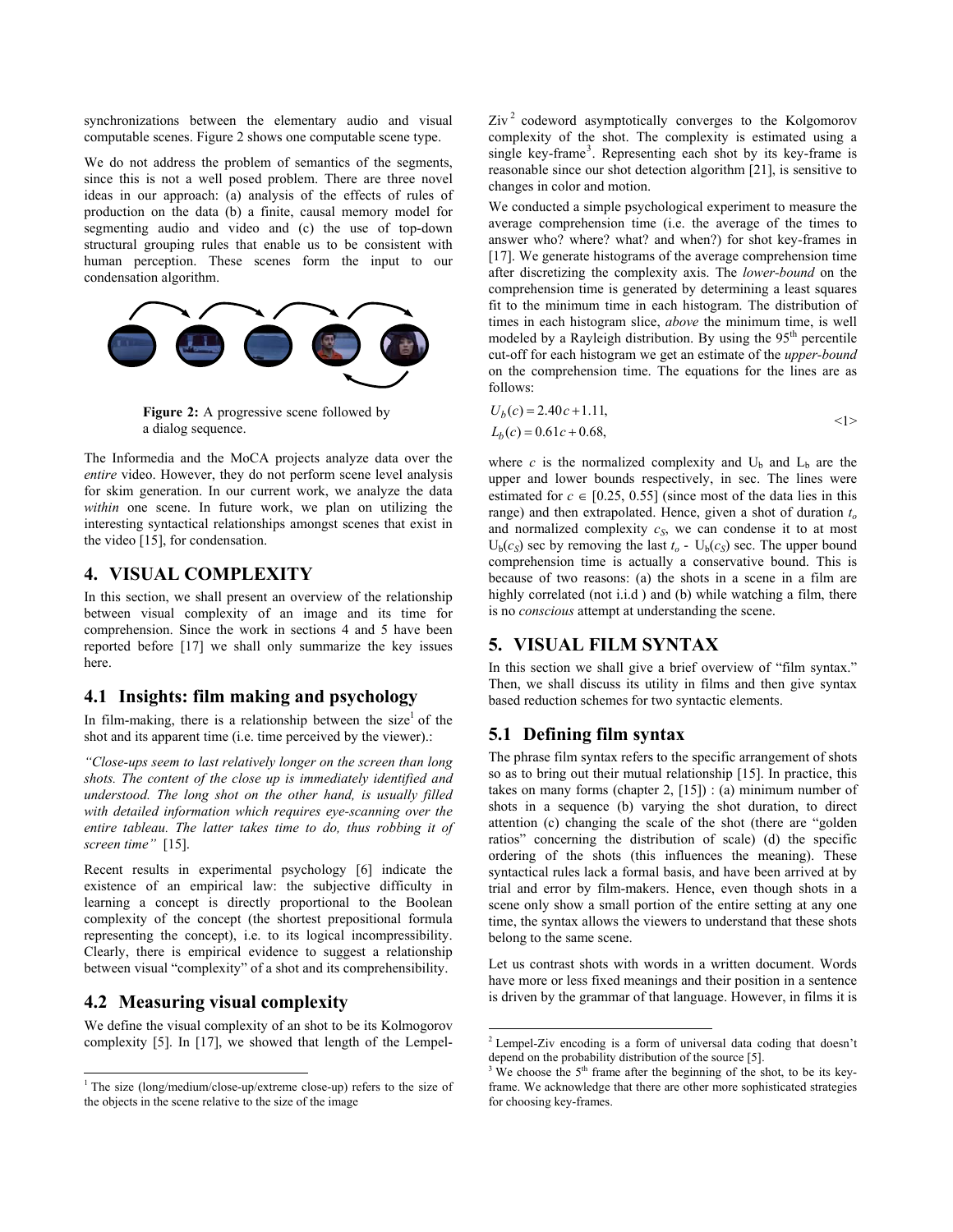the phrase (a sequence of shots) that is the fundamental semantic unit. Each shot can have a multitude of meanings, that gets clarified only by its relationship to other shots. An object detector based approach (e.g. Informedia project [\[4\],](#page-9-1) MoCA [\[13\]\)](#page-9-2) to skims, for films, at a conceptual level, makes the analogy "shots as words." However, this is in contrast to the way filmmakers create a scene, where the syntax provides the meaning of the shot sequence. Hence, while condensing films, we must honor the film syntax.

### <span id="page-3-1"></span>**5.2 Syntax rules for shot removal**



**Figure 3:** Three syntax reduction mechanisms. The black boxes are the minimal phrases and will not be dropped, while the gray shots can be dropped.

A phrase is a sequence of shots designed to convey a particular semantic. According to the rules of cinematic syntax [\[15\],](#page-9-5) a phrase must have at least three shots. *"Two well chosen shots will create expectations of the development of narrative; the third well-chosen shot will resolve those expectations."* Sharff [\[15\] a](#page-9-5)lso notes that depicting a meaningful conversation between *m* people requires at least *3m* shots. Hence in a dialogue that shows two participants, this rule implies that we must have a minimum of six shots.

Let us assume that we have a scene that has *k* shots. Then, we perform three types of syntax reductions (break points based on heuristics) based on the on the number of shots *k* (Table 1). The number and the location of the dropped shots depend on *k* and the syntax element (i.e. dialog or progressive). In the following discussion, we use a fictional film with a character called Alice.

It is reasonable to expect that the number of phrases in a scene, increase with the number of shots. For short scenes (type I reduction) we assume that there is a single phrase, containing one principal idea, in the scene. For example, the director could show Alice, walking back to her apartment, in a short scene.

**Table 1:** Three types of syntax reductions that depend on the element (dialog/progressive) and the number of shots *k*.

| <b>Element</b> | Min. phrase<br>length | <b>Breakpoints for each type</b> |                                 |   |  |
|----------------|-----------------------|----------------------------------|---------------------------------|---|--|
|                |                       |                                  |                                 | Ш |  |
| Dialog         | h                     |                                  | $k < 15$ $15 < k < 30$ $k > 30$ |   |  |
| Progressive    |                       | $k \leq 6$                       | $6 < k < 15$ $k > 15$           |   |  |

In scenes of medium duration (type II reduction) we assume that there are at most two phrases. For example,  $\leq 1^{st}$  phrase>: Alice could be shown entering her room, switching on the lights, and be shown thinking.  $\leq 2^{n\bar{d}}$  phrase>: then, she is shown walking to the shelves looking for a book, and is then shown with the book. We assume that scenes of long duration, (type III reduction)

contain at most three phrases. Modifying the previous example  $-$  <1<sup>st</sup> phrase>: Alice is shown entering the room, <2<sup>nd</sup> phrase>: she is shown searching for the book,  $\leq 3^{rd}$  phrase>: she walks with the book to her desk and makes a phone call. Hence, the reduction attempts to capture the phrase in the middle and the two end phrases.

In type I reduction, figure 3 (I), we drop shots from the right, since the director sets up the context of the scene using the initial shots. In type II, we expect an initial context, followed by a conclusion. Here, we start dropping shots from the middle, towards the ends. In type III, the scene is divided into three equal segments, and shots are dropped from the two interior segment boundaries. Unlike written text, there are no obvious visual "punctuation marks" in the shots to indicate a "phrase change." Hence our syntax reduction strategy, which will capture the phrases in scenes of short and medium duration, may cause error in scenes of long duration. All shot detection algorithms generate certain number of false alarms and misses, and this affects the syntactical rules that we've developed. In [\[17\],](#page-9-12) we show how to modify the minimum number of shots retained in a progressive scene by computing a statistical upper bound on the false alarm probability of the shot detector.

## <span id="page-3-0"></span>**6. ANALYZING AUDIO**

In this section we discuss our approach for analyzing the audio stream prior to skim generation. We begin by first defining the audio analysis task for skims; then we present audio segmentation and significant phrase detection algorithms both of which use SVM classifiers. We conclude by presenting results in section [6.4.](#page-4-1)

### **6.1 This is a hard problem!**

Audio skim generation aims at dramatic time reduction (up to 90%) while preserving perceptual coherence. There are some clear drawbacks to simple approaches to determining useful segments in the audio stream. Let us assume that we wish to compress an audio track that is 100 sec. long, by 90%. Then: (a) downsampling the audio by 90% will leave the audio to be severely degraded since the pitch of the speech segments will increase dramatically. (b) PR-SOLA [\[9\]](#page-9-3) is a non-linear time compression technique that eliminates long pauses, and attempts to preserve the original pitch in the output. User studies indicate that users do not prefer to have the speech sped up beyond 1.6x (i.e. ~40% compression). (c) selecting only those segments that are synchronous with the pre-selected video shots makes the audio stream is choppy and difficult to comprehend [\[4\].](#page-9-1) We define an audio segment as a contiguous chunk of coherent audio. Our approach to automatically identify audio segments: (a) create robust classifiers on the audio data via SVM's (b) detect significant phrases in speech via discourse structure analysis.

# **6.2 Audio segment classification**

We build a tree-structured to classify each frame (100ms) into four generic classes: silence, clean speech, noisy speech and music / environmental sounds. We use 16 features in our approach  $[10]$ ,  $[14] [16]$  $[14] [16]$ ;  $(1)$  loudness,  $(2)$  low-band energy  $(3)$ high-band energy (4) low energy ratio (5) spectral roll off (6)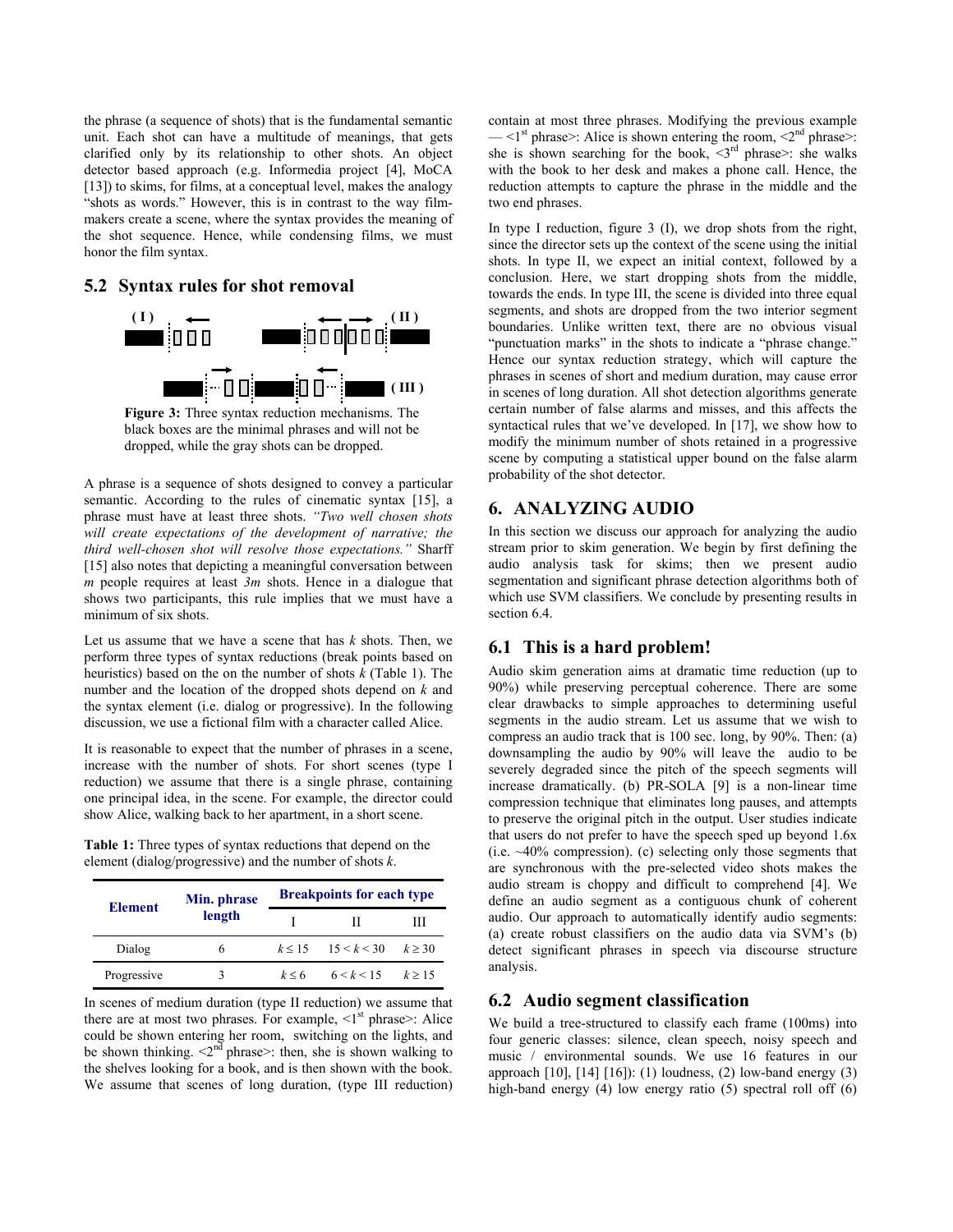spectral flux (7) spectral centroid (8) spectral entropy (9) MFCC (10) delta MFCC (11) RASTA, (12) PLP and four variants of the zero crossing rate (13) ZCR, (14) mean ZCR, (15) variance of the ZCR and (16) high ZCR-ratio [\[10\].](#page-9-16) The cepstral features, RASTA and PLP were chosen since they are well known to be good speech discriminators [\[14\].](#page-9-17) All other features were chosen for their ability to discriminate between music and speech.

Silence frames are first separated from the rest of the audio stream using an adaptive threshold on the energy. Two SVM classifiers (C-SVM with radial basis kernel [\[3\]\)](#page-9-19) are then used in cascade: the remaining frames are separated into speech vs. nonspeech (music or environmental sounds); and the speech class is further classified as clean and noisy speech. We then apply a modified Viterbi decoding algorithm [\[14\]](#page-9-17)[\[19\]](#page-9-11) to smooth the sequence of frame labels. The decoder makes use of the class transition probabilities, classifier error likelihood and a duration utility (a function of the prior duration distribution of each class) to find the maximum likelihood class path.

#### **6.3 Detecting significant phrases**

In this section, we shall summarize our work on detecting segment beginnings (SBEG's) in speech. These are important as they serve as the introduction of new topic in the discourse [\[7\],](#page-9-6) Detecting these discourse boundaries is different from determining emphasized portions of speech [\[2\],](#page-9-20) since these emphasized portions can occur anywhere in the discourse (including SBEG's).

There has been much work in the computational linguistics community [\[8\]\[](#page-9-21)[7\]](#page-9-6)[\[12\] t](#page-9-7)o determine the acoustic correlates of the prosody in speech. Typically, SBEG's have a preceding pause that is significantly longer than for other phrases, higher initial pitch values (mean, variance), and smaller pauses that end the phrase than for other phrases [\[7\]](#page-9-6)[\[8\].](#page-9-21) In our algorithm, we extract the following features per phrase: pitch and energy values (min, max, mean, variance) for the (initial, last and complete) portions of the phrase, pause durations preceding and following the phrase.

Prior work [\[2\]](#page-9-20)[\[9\] t](#page-9-3)hat uses speech based summarization indicates that users prefer relatively long segments of speech. In this work we restrict our attention to phrases that last between five to fifteen seconds. Our approach is then summarized as follows: (a) we first detect all the silent portions in the data (b) candidate phrases are all segments of audio that lie between two silent portions, and which satisfy our phrase duration criterion. (c) We then extract the acoustic features per phrase, and the phrase is then classified using a C-SVM classifier, with a radial basis function kernel. Furthermore, we rank the significant segments as a function of the pause and pitch.

#### <span id="page-4-1"></span>**6.4 Results**

In this section, we present results on the audio segment classification as well as the significant phrase detection.

#### **6.4.1 Segment classification**

We used 45 minutes of audio data from two films (*Bladerunner, Four Weddings and a Funeral*) to train our classifier. The data is complex containing speech overlaid with background sounds,

music and other environmental sounds. The data was labeled by the first two authors, with the following labeling criteria: (a) segments classified as "music" were western music; speech was labeled as "noisy" or "clean" depending upon the level of the background sound; all other segments were labeled as "environmental" sounds. Weak speech segments embedded in environmental sounds (e.g. sounds from the street) were labeled as environmental sounds. The confusion matrixes for the two classifiers (after a five-fold cross validation) are as follows:

**Table 2:** confusion matrixes for speech / non-speech (left) and Speech and noisy speech (right).

| $T \setminus C$ |             | $-S$ | $T \setminus C$ | S. | $S_N$       |
|-----------------|-------------|------|-----------------|----|-------------|
| S.              | $0.76$ 0.24 |      | S.              |    | $0.84$ 0.16 |
| $\neg$ S        | 0.13 0.87   |      | $S_{\rm M}$     |    | $0.06$ 0.94 |

Where, T: true label, C: classifier result, S: Speech,  $\neg S$ : nonspeech (i.e. music / environmental sounds),  $S_N$ : noisy speech.

#### **6.4.2 Significant phrase detection**

We used data from three films *Bladerunner, Sense and sensibility, Pulp fiction* to label 324 phrases as "significant" or as "non-significant." We labeled only those phrases that were complete grammatical phrases as significant. Examples of nonsignificant phrases include — phrases that begin or end midsentence, and the list of cue phrases (e.g. "now, what do you want to eat?") [\[8\].](#page-9-21) Only the first author labeled the phrases. The ground truth had 48 significant phrases and 276 non-significant phrases. The results of five fold cross-validation on the 324 phrases, using an SVM (radial basis kernel,  $\gamma = 0.04$ , C = 100, 117 support vectors) gave 100% precision and 100% recall. We believe that this result is perhaps due to two factors: (a) labeling by one person only, and (b) the data was very consistent. We expect the performance to be lower in a more diverse test set.

The two classifiers (i.e. the tree-structured audio segmentation algorithm and the significant phrase detector) are run in parallel, and the results of the significant phrase detector is merged with that of the audio segmentation to preserve the long, significant phrases. This is followed by heuristic rule-based smoothing that ensures a minimum duration (2 seconds) of a segment by merging short segments [\[10\]\[](#page-9-16)[19\].](#page-9-11)

#### <span id="page-4-0"></span>**7. GENERATING SKIMS**

In this section, we develop our algorithm for automatic audiovisual skim generation via constrained minimization. We begin by deriving a utility function for individual audio and video segments. Then, we discuss the penalty functions that operate on groups of audio and video segments. This is followed by a section on constraints. Finally, we discuss our optimization strategy.

In the sections that follow we assume the following notation.  $N_v$ and Na represent the total number of video shots and audio segments in the original sequence;  $T<sub>o</sub>$  is the original duration of the sequence, the target skim duration is  $T_f$ ,  $t_{o,n}$  and  $t_{o,k,a}$ represent the original duration of the  $n^{\text{th}}$  shot and the  $k^{\text{th}}$  audio segment in the scene. Define indicator sequence  $\phi_y(n) = 1$  iff.  $n^{\text{th}}$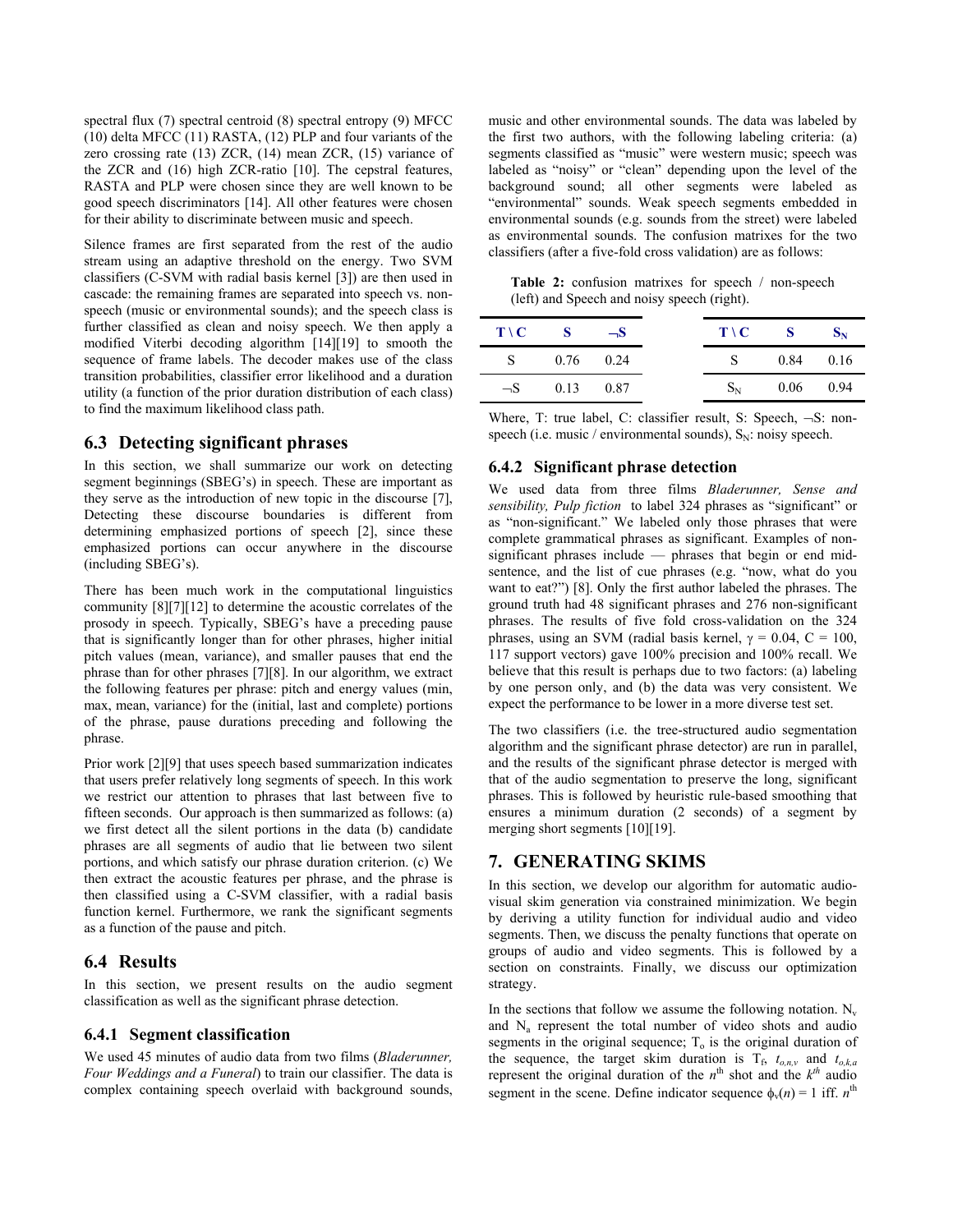video shot is present in the condensed scene. Define  $N_{\phi, v} = \sum \phi_v(n)$ , the number of video shots in the condensed scene.  $\phi_a(n) = 1$  iff. *n*<sup>th</sup> is not silent, and  $N_{\phi,a} = \sum \phi_a(n)$  is the number of non-silent audio segments.

#### **7.1 The need for a utility function**

In order to determine the skim duration, we need to measure the comprehensibility of a video shot and a audio segment as a function of its duration. The shot utility function, models the comprehensibility of a shot as a continuous function of its duration and its visual complexity. This idea is connected to the results in section [4.2](#page-2-5) in following way. Let us assume for the sake of definitiveness, that we have a 10 sec. shot of complexity 0.5. Then the upper bound duration  $U_b = 2.23$  sec. We have argued that that if we reduce the shot duration to its upper bound, then there is a high probability that it will still be comprehensible. Note that the results in section [4.2 d](#page-2-5)o not tell us how the comprehensibility of a shot *changes* when we decrease its duration. Hence the need for a shot utility function. We do not have any experimental results indicating a similar complexitytime relationship for audio, however, it seems fairly reasonable to conjecture its existence. Hence, the form of our audio utility function will be similar to the utility function that we shall derive in the next section for video shots. We model the utility of a video shot (audio segment) independently of other shots (segments).

<span id="page-5-2"></span>The non-negative utility function of a video shot  $S(t, c)$ , where *t* is the duration of the shot and *c* is its complexity, must satisfy  $L(t_i) = ((t_i - t_o)/\theta)^2$  <6><br>the following constraints:

- 1. For fixed c,  $S(t, c)$  must be a non-decreasing function of the duration *t*. i.e.  $\forall t_1 \leq t_2$ ,  $S(t_1, c) \leq S(t_2, c)$ . This is intuitive since decreasing the shot duration by dropping frames from the end of the shot (section [4.2\)](#page-2-5), cannot increase its comprehensibility.
- 2.  $\forall t \ S(t,0) = 0, S(t,1) = 0$ . This is because complexity  $c = 0$ implies the complete absence of any information, while  $c = 1$  implies that the shot is purely random.

differentiable, separable, concave function:

$$
S(t,c) = \beta c (1-c) \cdot (1 - \exp(-\alpha t)). \qquad \qquad <2>
$$

The exponential is due to the first constraint and the fact that the utility function is assumed to bounded. Symmetry with respect to complexity is again reasonable and the functional form stems from second constraint and concavity.

When a shot *i* is dropped, we assign a negative utility  $P(t_{p,i})$  to the shot as follows:

$$
P(t_{p,i}) = \lambda(t_{p,i}) \cdot S(t_{Lb,i}, c_i)
$$
  

$$
\lambda(t_{p,i}) = \begin{cases} 1 & t_{p,i} \ge t_{Ub,i} \\ \frac{t_{p,i} - t_{Lb,i}}{t_{Ub,i} - t_{Lb,i}} & t_{Lb,i} \le t_{p,i} < t_{Ub,i} \\ 0 & t_{p,i} < t_{Lb,i} \end{cases}
$$

where,  $\lambda$  modulates the shot utility,  $t_{p,i}$  is the proportional time for shot *i* i.e.  $t_{0,i} \cdot T_f / T_o$ ,  $t_{Lb,i}$  and  $t_{Ub,i}$  are the lower and upper time bounds for shot *i*, and  $S(t,c)$  is the shot utility function.

The utility function for the sequence of shots is the sum of the utilities of the individual shots:

$$
U_{\nu}(\vec{t}_{\nu}, \vec{c}, \phi_{\nu}) = \frac{1}{N_{\phi, \nu}} \left( \sum_{i:\phi_{\nu}(i)=1} S(t_{i, \nu}, c_i) - \sum_{j:\phi_{\nu}(j)=0} P(t_{p,j}) \right) \langle 4 \rangle
$$

where,  $\vec{t}_v : t_0, t_1... t_N$  and  $\vec{c} : c_0, c_1... c_N$  represent the durations and complexities of the shot sequence.

We conjecture the utility function of an non-silent audio segment of duration *t* belonging to a class *k* as follows:

<span id="page-5-0"></span>
$$
A(t,k) = \beta_k (1 - \exp(-\lambda_k t))
$$
  $\langle 5 \rangle$ 

where, A is the utility function and where  $\beta$  and  $\lambda$  are class dependent parameters. When we need to remove an audio segment from the skim, we assign a negative utility to this silent **7.2 Defining the utility functions** segment non the skill, we assign a neglect  $\frac{1}{2}$  (a dropped segment is silent) segment:

$$
L(t_i) = ((t_i - t_o)/\theta)^2
$$
  $\langle 6 \rangle$ 

where,  $t_i$  is the duration of the  $i^{th}$  silence, and where  $t_0$  and  $\theta$  are normalizing constants. Then, similar to equation  $\leq 4$ , we define the audio utility to be the sum of the utilities of the constituent segments.

$$
U_a(\vec{t}_a, \vec{k}, \phi_a) = \frac{1}{N_{\phi,a}} \left( \sum_{i: \phi_a(i) = 1} A(t_{i,a}, k_i) - \sum_{i: \phi_a(i) = 0} L(t_{i,a}) \right) \iff 0 \leq i \leq n
$$

where,  $\vec{t}_a : t_0, t_1...t_N$  and  $\vec{k} : k_0, k_1...k_N$  represent the durations We model the shot utility function to be a bounded, and the class labels of the audio segments in the skim.

#### <span id="page-5-1"></span>*F*<sub>*C*</sub>.3 The video rhythm penalty function

The original sequence of shots have their duration arranged in a specific proportion according to the aesthetic wishes of the director of the film. Clearly, while condensing a scene, it is desirable to maintain this "film rhythm." For example, in a scene with three shots of durations 5 sec. 10 sec. and 5 sec. maintaining the scene rhythm would imply that we preserve the ratios of the duration (i.e. 1:2:1) of the shots. We define the rhythm penalty function as follows: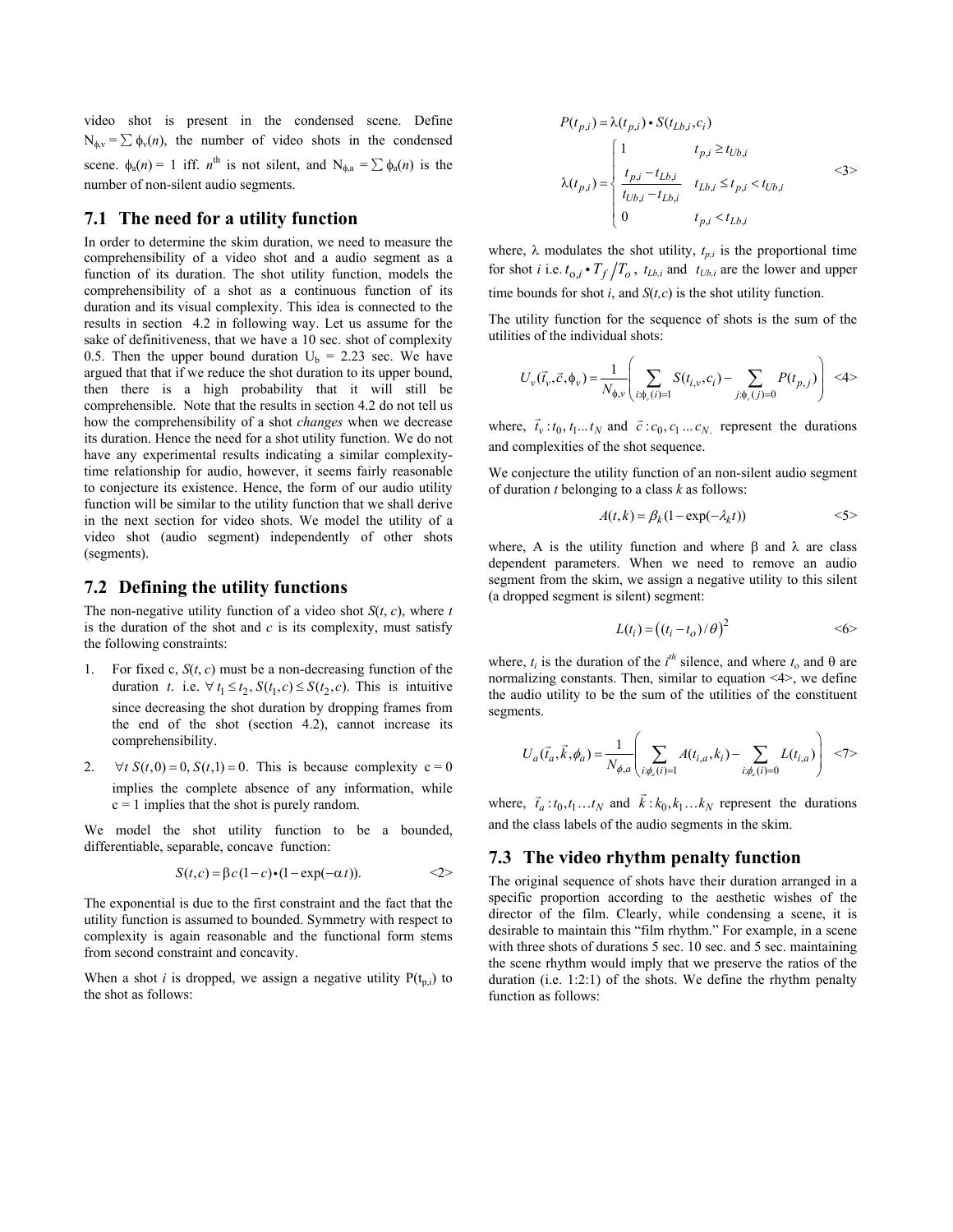$$
R(\vec{t}, \vec{t}_o, \phi) = \sum_{i: \phi(i) = 1} f_{o,i} \ln\left(\frac{f_{o,i}}{f_i}\right),
$$
  

$$
f_{o,i} = \frac{t_{o,i}}{\sum_{i: \phi(i) = 1} t_{o,i}}, f_i = \frac{t_i}{\sum_{i: \phi(i) = 1} t_i}.
$$

where R is the penalty function, and where,  $t_i$  is the duration of the i<sup>th</sup> shot in the current sequence, while  $t_{o,i}$  is the duration of the i<sup>th</sup> shot in the original sequence. The ratios are recalculated with respect to only those shots that are not dropped, since the rhythm will change when we drop the shots.

#### **7.4 The audio slack penalty function**

In film previews, one common method of packing audio segments tightly within a limited time, is to make them overlap by a slight duration. We associate a slack variable ξ, with each audio segment that allows it to overlap the previous segment by ξ sec (see fig. 4). This variable is bounded as  $-2 \le \xi \le 0$ , for all segments (the slack of the first segment is zero). This allows us to compress audio data a little more without losing too much comprehensibility. We need to penalize excessive slack, and hence we have a slack penalty function.

$$
E(\vec{\xi}, \vec{k}) = \frac{1}{E_o} \sum_{i=2}^{N_a} \eta(k_{i-1}, k_i) \xi_i^2
$$
  $\langle 9 \rangle$ 

where,  $\xi_i$  is the slack variable for the  $i^{th}$  segment,  $E_o$  is a constant that normalizes the sum to 1,  $k_i$  is the class label for the  $i^{th}$ 

segment, and η is a class dependent coupling factor that weights the interaction between adjacent classes. For example, we never allow two adjacent speech segments to overlap.



# **7.5 Constraints**

There are four principal constraints in our algorithm: (a) audiovisual synchronization requirements (b) minimum and maximum duration bounds on the video shots and the audio segments (c) the visual syntactical constraints and (d) the total time duration. We shall only discuss the first two constraints since we've have extensively covered the syntactical constraints in section [5.2.](#page-3-1) 

#### **7.5.1 Tied multimedia segments**





A multimedia segment is said to be fully *tied* if the corresponding audio and video segments begin and end

synchronously, and in addition are *uncompressed.* Note also, that video shots that are tied cannot be dropped from the skim. The multimedia segments can also be partially tied only on the left or on the right, but in this case the corresponding segments are only synchronous at one end, and the video (audio) can be compressed.

In figure 5, we show a fully tied segment corresponding to the section of audio marked as a significant phrase. Since the beginning (and ending) of a significant phrase will *not* in general coincide with a shot boundary, we shall split the shot intersected by the corresponding audio boundary into two fragments. To each fragment, we associate the complexity of the parent shot. Each tie boundary induces a synchronization constraint:

<span id="page-6-0"></span>
$$
\sum_{i=1}^{N_1} t_{v,i} = \sum_{j=1}^{N_2} t_{a,j} + \xi_j
$$
  $<10>$ 

where  $N_1$ ,  $N_2$  are the number of video and audio segments to the left of the boundary respectively,  $t_{v,i}$  is the duration of the  $i^{th}$ video segment,  $t_{a,j}$  is the duration of the  $j^{th}$  audio segment and  $\xi_i$ is the slack variable associated with each audio segment. In equation [<10>,](#page-6-0) the left side is just the sum of the duration of all the video shots to the left of the synchronization boundary. Similarly, the right side is the sum of the duration of all the audio segments and their corresponding slack variables. Note, a fully tied segment will induce two synchronization constraints, while a partial tie will induce one synchronization constraint. A skim represents a highly condensed sequence of audio and video, with a high information rate. Hence, a tied segment by virtue of being uncompressed and synchronous allows the viewer to "catch-up."

#### **7.5.2 Bounds on duration**

Each video shot and audio segment in the skim satisfies minimum and maximum duration constraints. For the video shot fragments, the lower bounds are determined from the complexity lower bound (eq.  $\leq 1$ ). For the audio segments, we have heuristic bounds: silences 150ms, music / environmental sounds: 3 sec. Speech segments are kept in their entirety and hence lower and upper bounds are made equal to the original duration. These heuristics will ensure that we have long audio segments in the skims, thus increasing the coherence of the skim. Note that each video shot and each audio segment is upper bounded by its original duration. We reduce the duration of the music / environmental sounds by trimming the end of the segment (except for the last segment, which is trimmed from the beginning). Speech segments are either kept in their entirety or dropped completely if the target time cannot be met. Trimming speech segments will make them sound incoherent since we may then cut a sentence mid-way.

#### **7.6 Constrained minimization**

We focus on the generation of passive discourse centric summaries that have maximum coherence. Since we deem the speech segments to contain the maximum information, we shall seek to achieve this in two ways: (a) by biasing the audio utility functions in favor of the clean speech class and (b) biasing the solution search in favor of the clean speech class. In case the audio segments do not contain clean speech, the skim generation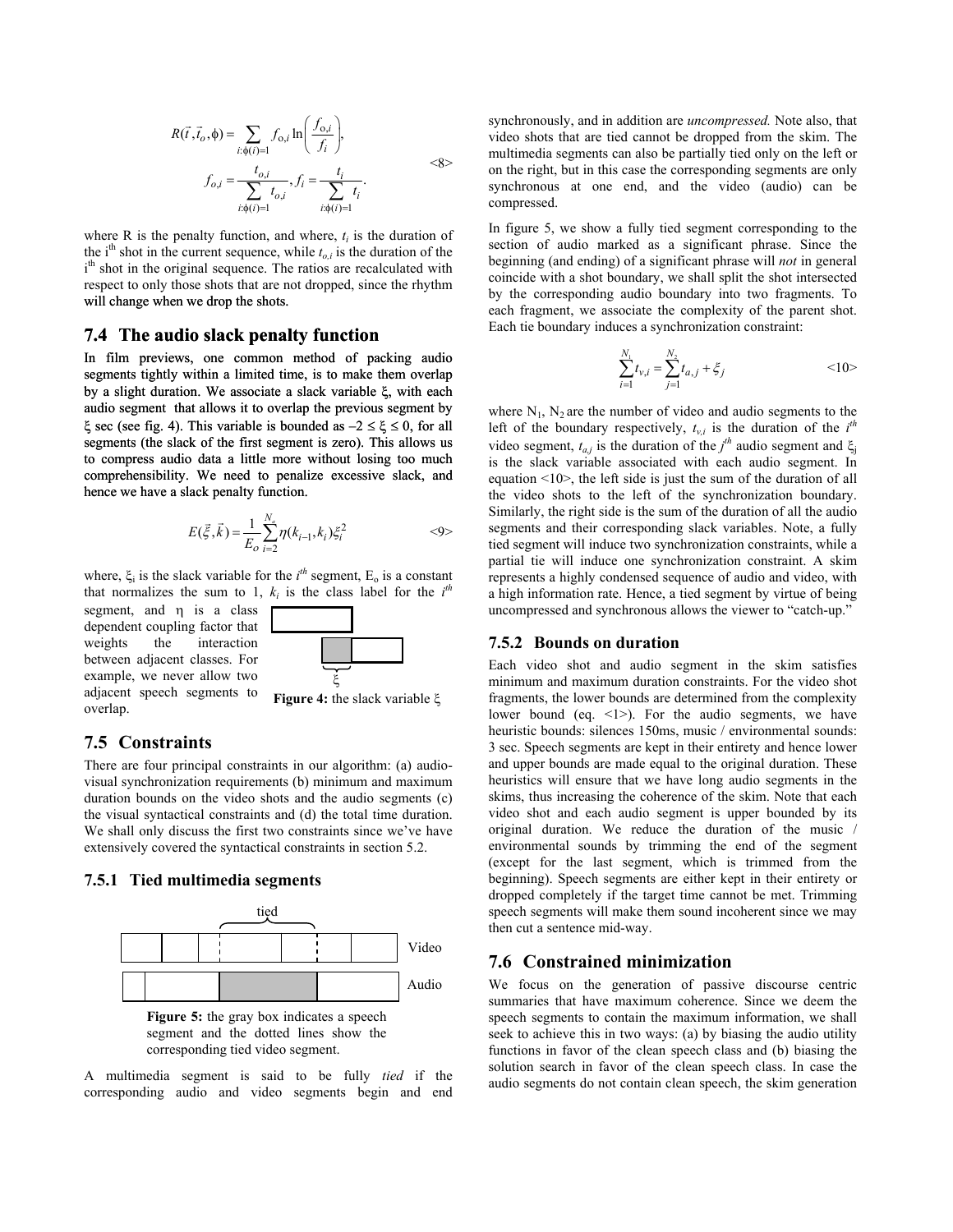algorithm will work just as well, except that in this case we are not biased with respect to any one class.

In this implementation we construct fully tied multimedia segments the following way. We first assume that the audio has been segmented into classes with all the significant phrases marked. All the segments marked as "clean speech" are ranked depending on the significance of the segment. Then, we associate multimedia tied segments with these ranked speech segments only. All other segments (including "noisy speech") have the same low rank and are not tied to the video. In order to ensure that the skim appears coherent, we do two things: (a) ensure that the principles of visual syntax are not violated and (b) have maximal number of tie constraints. These constraints ensure synchrony between the audio and the video segments. In the sections that follow, we assume the following: we are given  $T_f$ , the target duration of the skim, the audio has been segmented and the clean speech segments ranked, and that the video has been segmented into shots.

#### **7.6.1 Constraint relaxation**



**Figure 6:** searching for a feasible solution by successively relaxing the synchronization constraints.

We present the intuition behind our strategy for ensuring that a feasible solution region exists for the optimization algorithm. The detailed algorithm showing derivation of sufficient conditions for a solution region to exist can be found in [\[19\].](#page-9-11) We now present the key ideas:

- 1. A fully tied multimedia segment ensures the following: (a) the corresponding audio and video segments are uncompressed. (b) none of these segments can be dropped. Hence, removing one synchronization constraint from a fully tied segment allows us to compress the audio and video segments and if necessary, drop them from the final skim.
- 2. Only clean speech segments are fully tied. Since speech segments have been ranked according their significance, we

remove one constraint starting from the lowest ranked speech segment.

3. Once a feasible video solution region has been found, an audio feasible solution is guaranteed to exist, since we can always drop audio segments that are not in fully tied segments, by converting them to silence. The absence of syntactical rules governing audio segments, enables us to drop them. We pick the audio segments to drop in this order: pick noisy speech segments first. Then, if none exist, pick the segment that minimizes the deficit.

Briefly then, we do the following: (a) start will all clean speech segments tied. (b) drop shots and relax constraints till the video budget is met. (c) Once the video budget is met, meet the audio budget by dropping audio segments in order. This is summarized in figure 6.

The visual syntax constraints require that a minimum number of shots be present in the skim. Hence, there will some compression rates that cannot be met even after removing all the synchronization constraints. In that case, we create a "best" effort skim. This is done by first removing as many shots as allowed by the rules of syntax, and then setting the duration of each shot to its lower bound. The skim target duration is then modified to be the sum of the duration of these shots. We now present the optimization function.

#### **7.6.2 Mathematical formulation**

We now define the objective function  $O_f$  that gets minimized as a consequence of our minimization procedure. Then, given the target duration  $T_f$ :

$$
O_f(\vec{t}_a, \vec{t}_v, \vec{\xi}, n_c) = \omega_1 O_A(\vec{t}_a, \vec{\xi}) + \omega_2 O_V(\vec{t}_v) \tag{11}
$$

where,  $\omega_1$ ,  $\omega_2$  are constant weights.  $O_A$ ,  $O_V$ , represent the audio, and video objective functions respectively and are defined as follows:

$$
O_A(\vec{t}_a, \vec{\xi}) = 1 - U_A(\vec{t}_a, \vec{k}, \phi_a) + \lambda_1 E(\vec{\xi})
$$
  
\n
$$
O_V(\vec{t}_v) = 1 - U_V(\vec{t}_v, \vec{k}, \phi_v) + \lambda_2 R(\vec{t}_v)
$$
\n
$$
\tag{12}
$$

where,  $\lambda_1$ ,  $\lambda_2$  are weighting factors. Note that once we have feasible solution regions,  $\vec{k}, \phi_a, \phi_v$  are constants. The individual shot durations are determined as follows:

$$
(\vec{t}_a^*, \vec{t}_v^*, \vec{\xi}^*, n_c^*) = \underset{\vec{t}_a, \vec{t}_v, \vec{\xi}, n_c}{\text{arg min}} O_f(\vec{t}_a, \vec{t}_v, \vec{\xi}, n_c)
$$
  
subject to: 
$$
\langle 13 \rangle
$$

<span id="page-7-0"></span>
$$
t_{L_{b},i,v} \le t_{i,v} \le t_{o,i,v}, \t i: \phi_{v}(i) = 1,
$$
  
\n
$$
T(k_{i}) \le t_{i,a} \le t_{o,i,a}, \t N_{\phi,v} \ge N_{\min},
$$
  
\n
$$
\sum_{i:\phi_{v}(i)=1} t_{i,v} = T_{f},
$$
  
\n
$$
\sum_{j} t_{i,a} + \xi_{i} = T_{f},
$$
  
\n
$$
\sum_{j=1}^{N_{i,v}} t_{v,i} = \sum_{j=1}^{N_{i,a}} t_{a,j} + \xi_{j}, \t l:1...N_{o}
$$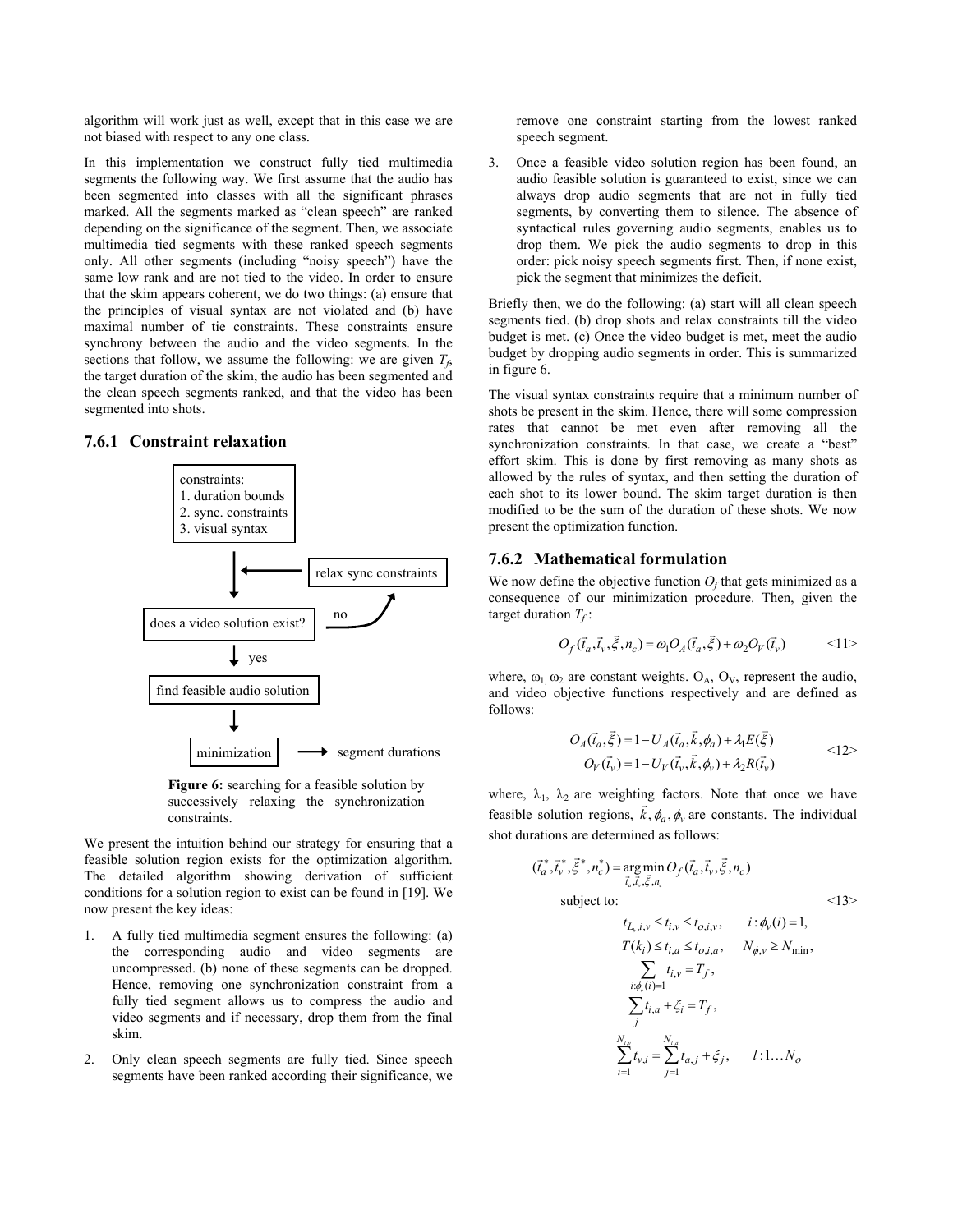where  $N_0$  is the number of final synchronization constraints,  $T(k)$ is the class dependent audio lower bound. The first two constraints in equation  $\langle 13 \rangle$  are duration constraints, the next two are total time budget constraints, while the last equation refers to the synchronization constraints. Note that  $N_{min}$  is the minimum number of shots to be retained in the scene, and this arises from the syntactical rules discussed earlier. Also, the shots can be dropped only in a constrained manner using the rules in section 5.2.

# <span id="page-8-0"></span>**8. EXPERIMENTS**

The scenes used for creating the skims were from three films: *Blade Runner (bla), Bombay (bom), Farewell my Concubine (far).* The films were chosen for their diversity in film-making styles. While we arbitrarily picked one scene from each film, we ensured that each scene had a progressive phrase and a dialog.



**Figure 7:** The original video and the four skims: optimal, semi-optimal and proportional. segment types —red: video, green: audio; black: discourse segment

cases, we trim the data from the right of each video shot / audio segment) and a semi-optimal skim with proportional video and the optimal audio segments from our algorithm. Note that previous user study results [\[17\]](#page-9-12) with visual skims (that contained no audio) showed that a utility based visual skims were perceptually better (in a statistically significant sense) than proportionally reduced visual skims. Since presence of the optimal audio segments will make the third skim more coherent than the proportional skim, we deem it semi-optimal. In figure 7, the red segments (appears as dark gray in print) represent the video data, while the green (light gray) segments represent the audio segments; the black rectangle shows the significant phrase. Note that the semi-optimal and the proportional skims have the same proportional video data, and the optimal and the semioptimal skims have the same optimal audio data.

audio segment would be compressed by 75%; in both

We would liked to have created one skim per compression rate, per film. However, this would have meant that each user would have had to rate 27 skims, an exhausting task. Instead, we created three skims (one from each algorithm) at each of the three different compression rates (90%, 80%, and 50%), thus creating nine skims. We conducted a pilot user study with twelve graduate students. Each film was on the average, familiar to 2.33 students. The subjects were expected to evaluate each skim, on a scale of 1-7 (strongly disagree – strongly agree), on the following metric: Is the sequence coherent? They were additionally asked to indicate their agreement in answering the four generic questions of who? where? when? what? for the nine skims. The setup was double-blind and each user watched the skims in random order.

**Table 3:** User test scores. The columns: algorithms (optimal, semi-optimal, proportional), the film, compression rate, and the five questions. The table shows values of the optimal and the difference of the scores of the (semi / pr) skims from the optimal. Bold numbers indicate statistically significant differences.

| Algo.                               |                                                    |    |         | Film Rate Coh? who?                                     | when? where? | what? |
|-------------------------------------|----------------------------------------------------|----|---------|---------------------------------------------------------|--------------|-------|
| $\frac{\text{Opt}}{\text{Dom}}$ bom |                                                    |    |         | 90 $\frac{5.25}{5.92}$ 5.50                             | 6.00         | 5.58  |
| semi / pr $\sim$                    |                                                    |    |         | $2.3/0.9$ 1.1/0.75 0.9/0.5 1/0.75 1.6/0.6               |              |       |
|                                     | $\frac{\text{Opt}}{\text{semi } / \text{ pr}}$ bla | 80 | 4.83    | $6.00$ 5.50                                             | 6.00         | 5.58  |
|                                     |                                                    |    |         | 1.8 / 1.7 $0.5$ / 1.3 $0.3$ / 0.8 $0.3$ / 0.9 1.1 / 1.2 |              |       |
| $\frac{Opt}{\text{far}}$            |                                                    | 50 | $-4.75$ | 5.92 5.75                                               | 6.00         | 5.25  |
| semi / pr                           |                                                    |    |         | $-0.2/0.5$ 0.3 / 0.2 0.1 / 0.1 0.3 / 0.3 0.0 / 0.2      |              |       |

The results are shown in table 3. The rows in table 3 show the averaged raw scores across users for the optimal algorithm and the raw score differences from the optimal, for the other two algorithms. The numbers in bold indicate statistically significant differences from the optimal skim. We computed the statistical significance using the standard Student's t-test. The test scores indicates that the optimal skim is better than the other two skims, at a confidence level of 95% at the high compression rates (90% and 80%). Interestingly, the optimal skim was *not* significantly better than the other two skims at the 50% compression rate.



**story where what who when Figure 8:** The difference between the raw optimal score and the minimum of the other two scores. The differences are significant at 80% and 90% compressions rates.

Why do the significance tests yield different results at the high and low rates? At low compression rates, our optimal skim, does have proportionately reduced video shots; this is because of the rhythm penalty function. (see section [7.3\)](#page-5-1) and because the utility function is exponential (see section  $7.2$ ) — hence flat at long durations. Hence the optimal result *will* be pretty similar to the other two skims. At the high compression rates, proportionately reducing the skim is not possible as this approach will severely decrease the skim utility (it decays exponentially). This is because as some shots will fall below the lower bound for comprehension.